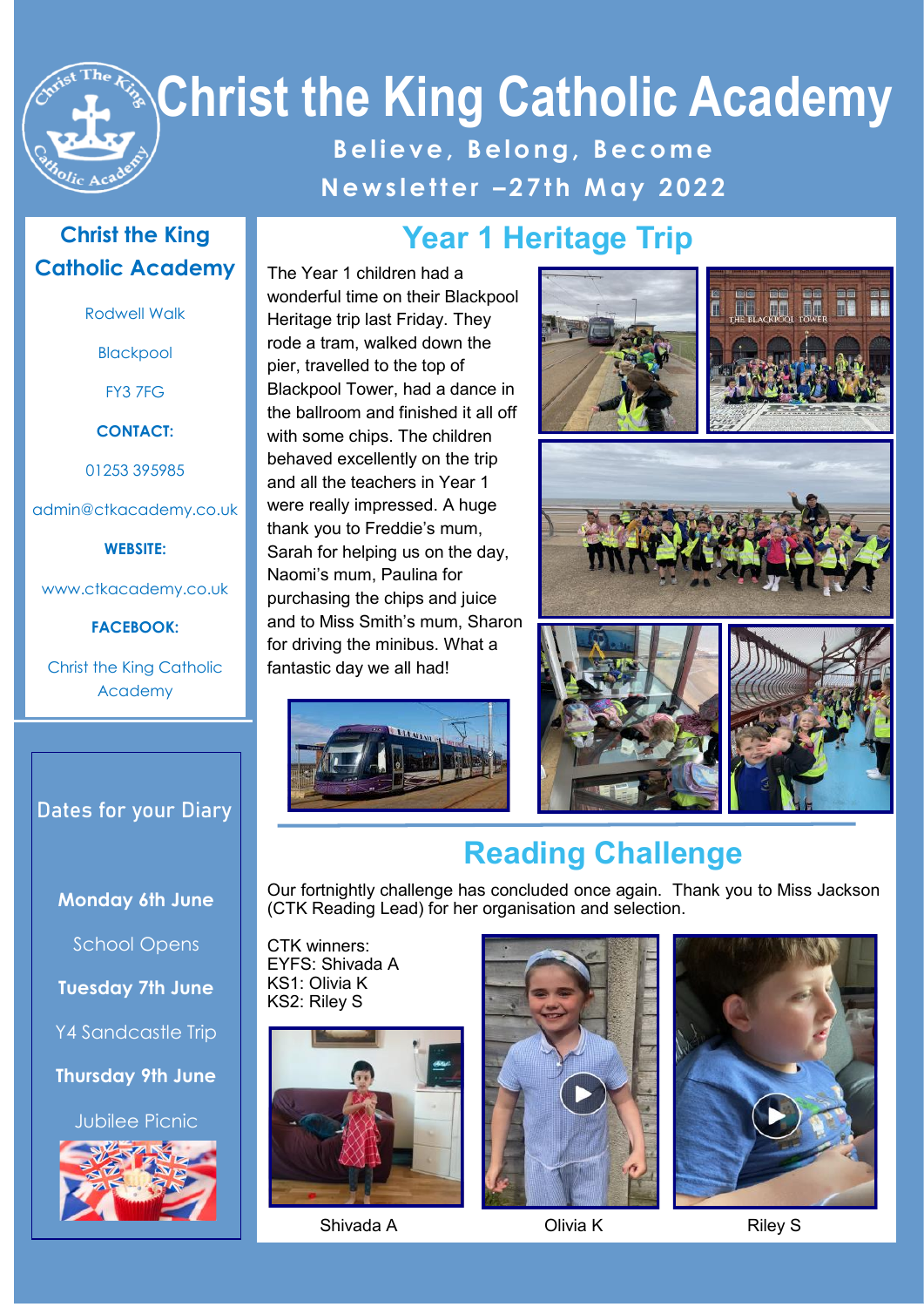## **Christ the King Catholic Academy**  Believe, Belong, Become **N e w s l e t t e r – 2 7 t h M a y 2 02 2**

#### **Head Pupil**

What a wonderful assembly we held this week, with pupils from our Year 5 classes competing in the race for leadership positions. These children had been put through their paces over the last few weeks. They wrote a letter expressing their interest in the role, then had an interview with Miss Martin and finally created a two minute video to be shared across our school for pupils and staff to vote on. Results were counted and verified on Wednesday and winners announced over the assembly link live the same day! Our school community is very proud of all pupils that took part in the experience from the start. Competitions are always difficult, and in every race there are some that are disappointed. We acknowledge the hard work of those pupils that were brave enough to engage in the race and took their disappointment with grace and understanding. Well done to Eniola A-J, Eva S, Lena S, Riah F-W, Poppy O, Lucy Rose A, Kaja C and Thomas A for competing for the title head boy/head girl.



Eniola A-J Eva S Lena S Riah F-W









Lucy Rose A **Kaja C** Roppy O Thomas A







A huge congratulations to Eva S, Lena S, Riah F-W and Thomas A. After preparing quality campaign videos sharing the reasons why they should take the lead, the following roles were awarded.

**Head Girl**: Eva S **Head Girl**: Lena S **Deputy Head Boy**: Thomas A **Deputy Head Girl**: Riah F-W



All of these pupils will be awarded special certificates and badges in our first assembly back after the holidays. Parents of these pupils will be invited to join in the celebration



Eva S, Riah F-W, Lena S & Thomas A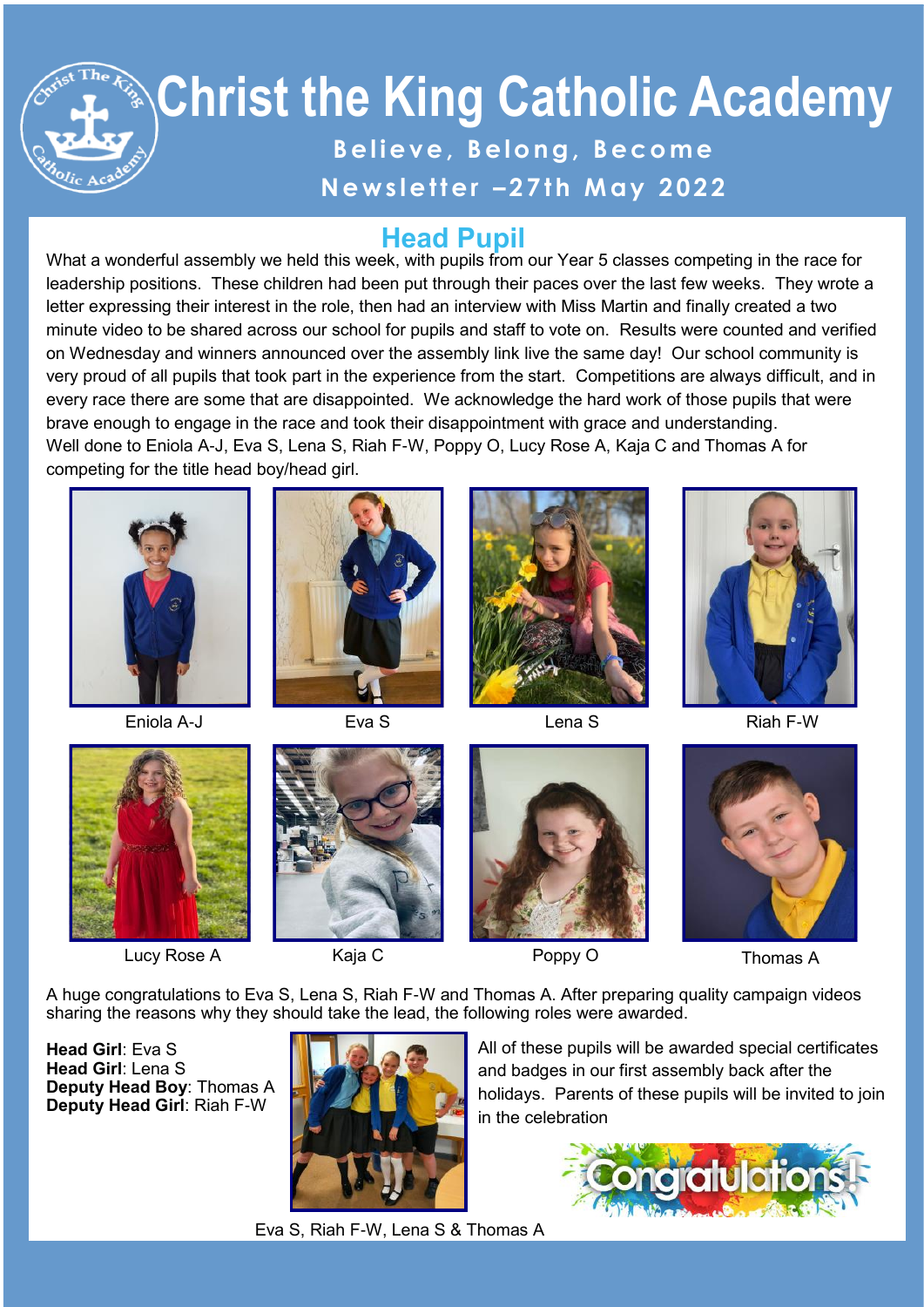## **Christ the King Catholic Academy B e l i e v e , B e l o n g , B e c o m e N e w s l e t t e r – 2 7 t h M a y 2 02 2**

#### **Foundation Jubilee Week**

In Nursery and Reception we have been finding out all about the Queen's Platinum Jubilee. The children have enjoyed making flags, painting Queen Elizabeth, making crowns and looking at maps of

London.





#### **Transition Days**

All Year 6 Blackpool high schools are working together, with some Lancashire schools to coordinate the moving on up transition days. For St Mary's they are being held on Thursday 30th June and Friday 1st July. This means that our whole school will also "move on up" on those dates to meet their new teachers and visit their new classroom! Exciting hey! Year 6 students are to make their own way to and from St Mary's wearing their primary school uniform. Lunch will be provided on both days.



#### **Waterpark**

**Blackpool Evening Gazette School Photo** What a fab week Year 6 look to have had at Waterpark this week. They have taken part in many different activities, including an epic journey to the top of Old Man Coniston.